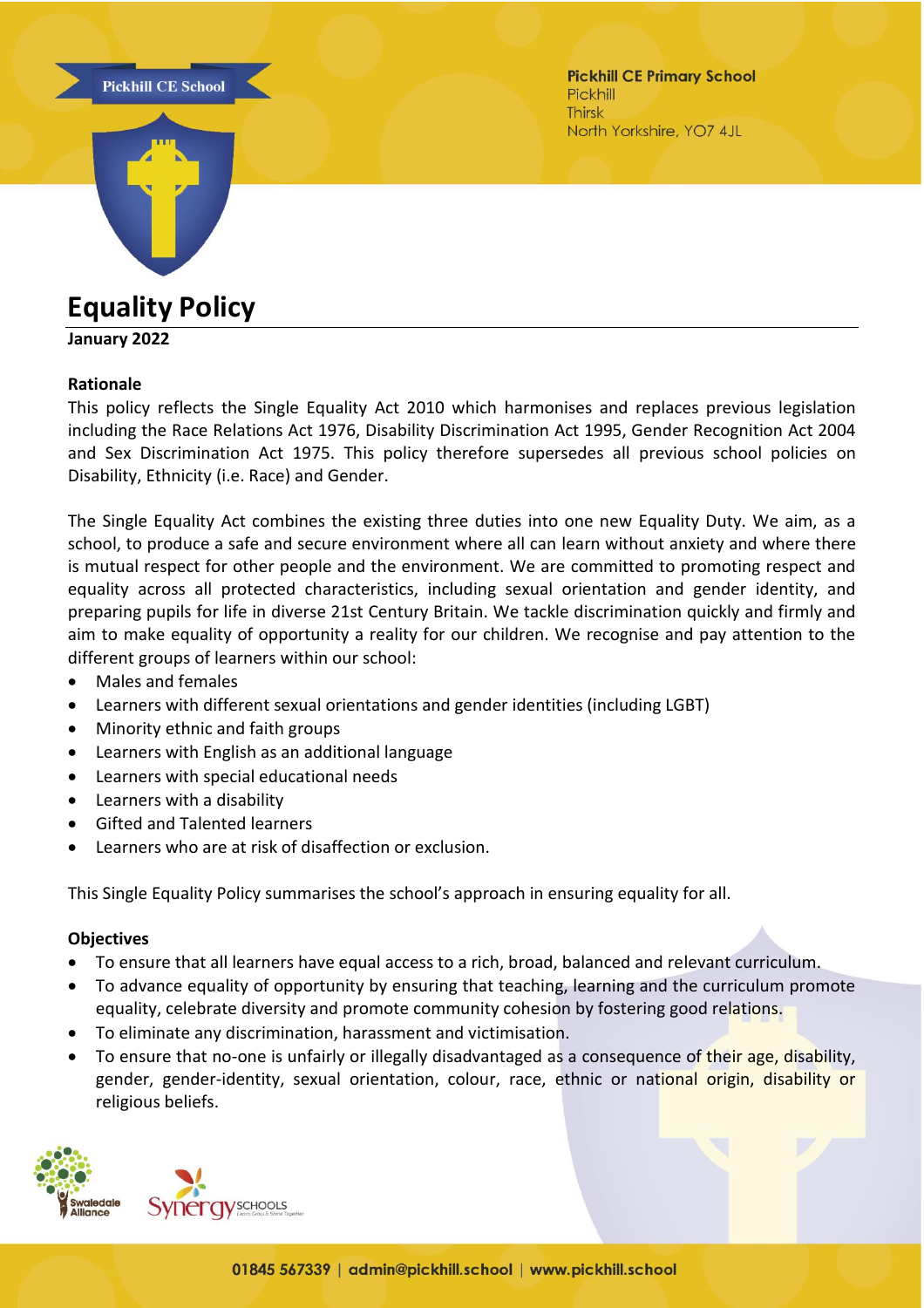- To recognise and celebrate diversity within our community whilst promoting community cohesion.
- To ensure that this policy is applied to all we do.
- To ensure that pupils and parents are fully involved in the provision made by the school.
- To ensure that within the school budget, adequate funding is provided to underpin this policy and that intervention, positive and preventative action is funded where necessary.

## **Good Practice**

- We strive to achieve a cohesive community and expect that children respect one another and behave with respect to one another, and that their parents feel fully engaged in the school.
- We aim to enhance a wider sense of community locally, as well as in the context of the UK and the World communities.
- We support the UN Convention on the Rights of the Child, the UN Convention on the Rights of People with Disabilities, and the Human Rights Act 1998. Through our policies and actions we undertake to ensure that every child and young person is healthy, safe, is able to enjoy and achieve in their learning experience, and is able to contribute to the wider community.
- We consider it prudent and sensible to maintain the practice of logging discriminatory incidents and reporting them to the local authority. We monitor and log incidents that discriminate against children and young people or adults in our school with protected characteristics, e.g. racist or homophobic bullying. We also monitor and log bullying incidents.

# **Strategies**

- Monitoring, evaluation and review carried out by the Leadership Team will ensure that procedures and practices within the school reflect the objectives of this policy.
- Parents and governors will be involved and consulted about the provision being offered by the school.
- Teachers will ensure that the teaching and learning takes account of this policy.
- The diversity within our school and the wider community will be viewed positively by all.
- Diversity will be recognised as a positive, rich resource for teaching, learning and the curriculum.
- Professional development opportunities will be provided for staff to provide them with the knowledge, skills and understanding they need to meet the requirements of this policy.
- Contributions will be sought from parents and others to enrich teaching, learning and the curriculum.
- The positive achievements of all pupils will be celebrated and recognised.

### **Outcomes**

This policy will play an important part in the educational development of individual pupils.

It will ensure that all pupils are treated equally and as favourably as others.

The school will make all reasonable adjustments to promote equal opportunity and equal treatment of all members of the school community.

We are committed to meeting the individual needs of each child and will take full account of their age, disability, gender, gender-identity, race, religion or belief and sexual orientation in accordance with the requirements of The Single Equality Act 2010.

**Pickhill CE School**